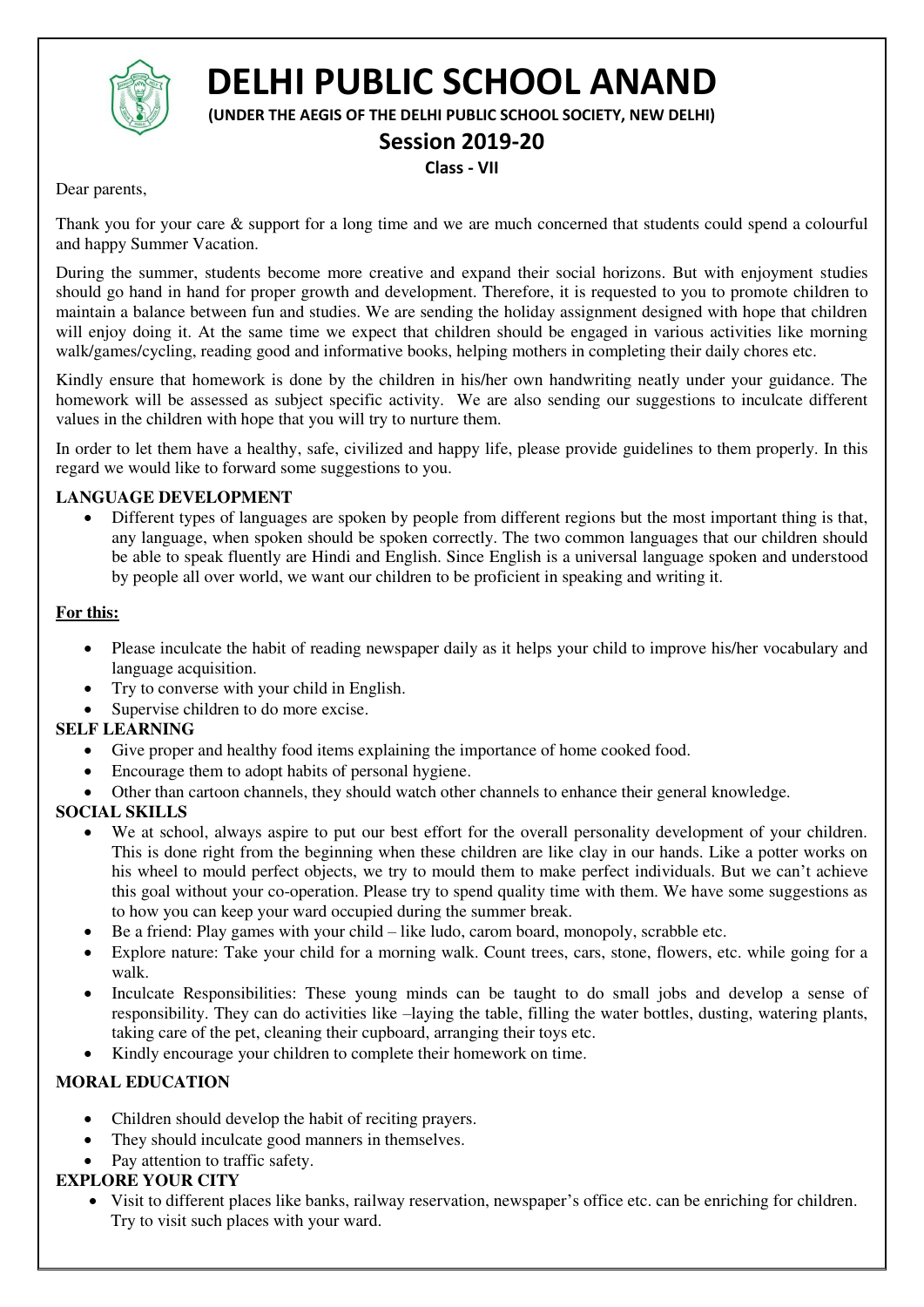# **Summer Vacation Homework Assignments**

## **Class VII**

| <b>English</b>                                                                                            |                |      |      |      |      |             |              |                |                         |   |                                                                                      |
|-----------------------------------------------------------------------------------------------------------|----------------|------|------|------|------|-------------|--------------|----------------|-------------------------|---|--------------------------------------------------------------------------------------|
| Create the Jungle Book- Collect pictures of trees, bushes, river, stream, birds and animals,<br>$\bullet$ |                |      |      |      |      |             |              |                |                         |   |                                                                                      |
| paste them in a plain notebook or paint it.                                                               |                |      |      |      |      |             |              |                |                         |   |                                                                                      |
| Show the cultural diversity of India on chart paper and write 5 sentences about each.<br>٠                |                |      |      |      |      |             |              |                |                         |   |                                                                                      |
|                                                                                                           |                |      |      |      |      |             |              |                |                         |   |                                                                                      |
| Write an email to your friend describing your summer vacation.                                            |                |      |      |      |      |             |              |                |                         |   |                                                                                      |
| <b>Science</b>                                                                                            |                |      |      |      |      |             |              |                |                         |   |                                                                                      |
| Make handwritten investigatory project on, "Water Management of Non-Biodegradable<br>Waste"               |                |      |      |      |      |             |              |                |                         |   |                                                                                      |
| Mention 5 reasons on why garbage should not be thrown in the open and give suitable<br>explanation.       |                |      |      |      |      |             |              |                |                         |   |                                                                                      |
| You must have noticed Red, Green and Blue dustbins in your surroundings. Find out the                     |                |      |      |      |      |             |              |                |                         |   |                                                                                      |
| difference between them.                                                                                  |                |      |      |      |      |             |              |                |                         |   |                                                                                      |
| Enlist the name of 5 medicinal plants which purify air.                                                   |                |      |      |      |      |             |              |                |                         |   |                                                                                      |
| <b>Mathematics</b>                                                                                        |                |      |      |      |      |             |              |                |                         |   |                                                                                      |
| Write multiplication table of 12 to 19 (3- times each and learn it)<br>$\bullet$                          |                |      |      |      |      |             |              |                |                         |   |                                                                                      |
| Compete the multiplication table:                                                                         |                |      |      |      |      |             |              |                |                         |   |                                                                                      |
|                                                                                                           | X              | $-4$ | $-3$ | $-2$ | $-1$ | $\mathbf 0$ | $\mathbf{1}$ | $\overline{2}$ | $\overline{\mathbf{3}}$ | 4 |                                                                                      |
|                                                                                                           |                |      |      |      |      |             |              |                |                         |   |                                                                                      |
|                                                                                                           | $-3$           |      |      |      |      |             |              |                |                         |   |                                                                                      |
|                                                                                                           | $-2$           |      |      |      |      |             |              |                |                         |   |                                                                                      |
|                                                                                                           | $-1$           |      |      |      |      |             |              |                |                         |   |                                                                                      |
|                                                                                                           | 0              |      |      |      |      |             |              |                |                         |   |                                                                                      |
|                                                                                                           | $\mathbf{1}$   |      |      |      |      |             |              |                |                         |   |                                                                                      |
|                                                                                                           | $\overline{2}$ |      |      |      |      |             |              |                |                         |   |                                                                                      |
|                                                                                                           | 3              |      |      |      |      |             |              |                |                         |   |                                                                                      |
| Note: Keep in mind the rules of multiplication while completing multiplication table.                     |                |      |      |      |      |             |              |                |                         |   |                                                                                      |
|                                                                                                           |                |      |      |      |      |             |              |                |                         |   | Suppose you go to the grocery store with your parent'scalculate the bill on your own |
| using addition and multiplication in a tabular format. Paste the computerized                             |                |      |      |      |      |             |              |                |                         |   |                                                                                      |
| generated bill with the table made by you.                                                                |                |      |      |      |      |             |              |                |                         |   |                                                                                      |
|                                                                                                           |                |      |      |      |      |             |              |                |                         |   |                                                                                      |
| <b>Social Science</b>                                                                                     |                |      |      |      |      |             |              |                |                         |   |                                                                                      |
| <b>History: Ch: 1,2,3</b>                                                                                 |                |      |      |      |      |             |              |                |                         |   |                                                                                      |
|                                                                                                           |                |      |      |      |      |             |              |                |                         |   |                                                                                      |
| Write summary of the chapters in at least 100 - 150 words                                                 |                |      |      |      |      |             |              |                |                         |   |                                                                                      |
| Collect information about sources of medieval period<br>Write a brief note about Cholas                   |                |      |      |      |      |             |              |                |                         |   |                                                                                      |
|                                                                                                           |                |      |      |      |      |             |              |                |                         |   |                                                                                      |
| Collect information about different dynasties, their rulers, achievements and administration.             |                |      |      |      |      |             |              |                |                         |   |                                                                                      |
| Geography: Ch 1, 2                                                                                        |                |      |      |      |      |             |              |                |                         |   |                                                                                      |
| Write summary of the chapters in at least 100 - 150 words                                                 |                |      |      |      |      |             |              |                |                         |   |                                                                                      |
| Make some decorative items using items like plastic bottles, mason jars, pots etc.                        |                |      |      |      |      |             |              |                |                         |   |                                                                                      |
| <b>Civics: Ch 1, 2</b><br>Write a note about both chapters in 100 to 150 words.                           |                |      |      |      |      |             |              |                |                         |   |                                                                                      |
| Collect information about different coalition governments in India. Name the parties and                  |                |      |      |      |      |             |              |                |                         |   |                                                                                      |
| leaders.                                                                                                  |                |      |      |      |      |             |              |                |                         |   |                                                                                      |
| Hindi                                                                                                     |                |      |      |      |      |             |              |                |                         |   |                                                                                      |
| किसी हिंदी अखबार में आने वाली सकारात्मक खबरों को पढ़ कर प्रत्येक दिन की पाँच खबरों की                     |                |      |      |      |      |             |              |                |                         |   |                                                                                      |
| कतरन चिपकाएँ। प्रत्येक दिन की किसी एक अच्छी खबर को चुन कर लिखें कि वह आपको                                |                |      |      |      |      |             |              |                |                         |   |                                                                                      |
| अच्छी क्यों लगी?                                                                                          |                |      |      |      |      |             |              |                |                         |   |                                                                                      |